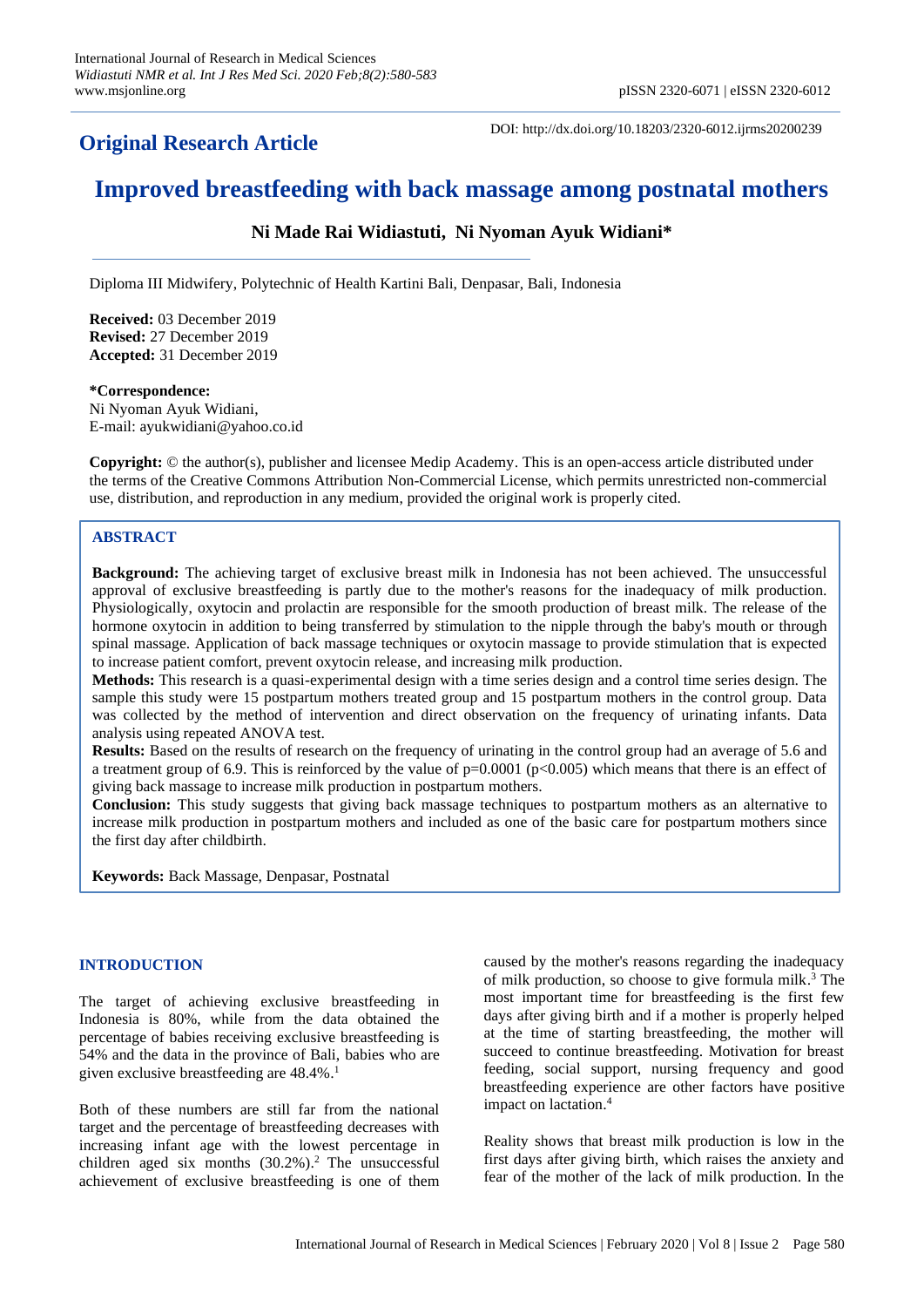first hours after giving birth, physiologically the hormone oxytocin and prolactin are released which are responsible for the smooth production of breast milk, where the hormone prolactin plays a role in the production of milk and the hormone oxytocin stimulates the release of milk.

The release of oxytocin is not only influenced by the stimulation of baby's mouth suction, it can also be done through massage on the spine to the fifth - sixth costae bone, which is usually called oxytocin massage or back massage, so that the mother will feel calm and relaxed. Through massage will stimulate the medulla oblongata to directly send a message to the hypothalamus in the posterior hypofise to release oxytocin, which causes the breast to secrete milk.

The results of a preliminary study conducted at an inpatient health center in Denpasar, namely the Dauh Puri Supporting Puskesmas and East Denpasar I Health Center conducted interviews with health workers, with the result that babies born were carried out for Early Breastfeeding Initiation (IMD) for one hour and then mothers and babies were admitted to join in the treatment room. In addition, interviews with postpartum mothers were found that some mothers complained that breastfeeding had not come out yet and were worried about it. The purpose of this study was to determine the effect of giving back massage to the production of breast milk in postpartum mothers. In this case the researcher wants to apply the technique of back massage or oxytocin massage to provide early stimulation and is expected to increase patient comfort, stimulate the release of the hormone oxytocin, resulting in increased milk production and avoid the desire of the mother or family to give formula milk for reasons of breast milk not yet out.

### **METHODS**

This research is a quasi-experimental design of a time series with a comparison group (control time series design). This research was carried out from May 2019 to July 2019. The population in this study were all postpartum mothers who gave birth in Denpasar with the study period. The sample in this study was postpartum mothers with of 15 respondents in the treatment group and 15 respondents in the control group. Inclusion criteria is postpartum maternal at least three hours after giving birth, the baby was not given formula milk, the baby's reflexes were good, the mother could mobilize well, baby's body weight >2,500 grams, mother and baby treated together, the form of nipple both breasts normal. Exclusion criteria is mother experiencing postpartum complications (postpartum hemorrahage and postpartum infection), mother with breast anatomy disorders (putting nipple/flat) and the baby who died.

The instrument used to collect this research data was an observation sheet to assess milk production and the administration of oxytocin massage interventions in accordance with standard operating procedures (SOP). The first intervention will be carried out on the treatment group after three hours the mother has given birth, so that the mother gets a short break after giving birth and eating and drinking enough. The control group will be assessed but no oxytocin massage will be given intervention. Then the two groups will be followed up by the research assistant by conducting a home visit once every two days for two weeks (seven actions for the treatment group). The oil that will be used to do oxytocin massage is VCO (Virgine Coconut Oil) oil which has a low allergic side effect. Data analysis in this study used univariate analysis to describe descriptively about the frequency distribution and the proportion of each variable studied, and continued with bivariate analysis with the statistical test used was the Repeated Anova Test.

#### **RESULTS**

The research result showed that educational characteristic of the majority (66.7%) was educated with higher education. Based on the age, the majority (86.7%) was in the age of 20-35 years. Based on working status, half of which is 56.7% not working. Based on parity status most of which is 63.3% multiparous and some which is 60% with a family income more than equal to the minimum family wage (Table 1).

# **Table 1: Frequency distribution of respondent characteristics.**

| <b>Respondent</b><br><b>Characteristics</b>                       | <b>Frequency</b><br>(n) | Percentage<br>(%) |  |  |  |  |
|-------------------------------------------------------------------|-------------------------|-------------------|--|--|--|--|
| Age                                                               |                         |                   |  |  |  |  |
| 20-35 years old                                                   | 26                      | 86.7              |  |  |  |  |
| $>35$ years old                                                   | 4                       | 13.3              |  |  |  |  |
| <b>Education</b>                                                  |                         |                   |  |  |  |  |
| Primary                                                           | 10                      | 33.3              |  |  |  |  |
| High                                                              | 20                      | 66.7              |  |  |  |  |
| <b>Working Status</b>                                             |                         |                   |  |  |  |  |
| N <sub>0</sub>                                                    | 17                      | 56.7              |  |  |  |  |
| Yes, working                                                      | 13                      | 43.3              |  |  |  |  |
| <b>Parity</b>                                                     |                         |                   |  |  |  |  |
| Primipara                                                         | 11                      | 36.7              |  |  |  |  |
| Multipara                                                         | 19                      | 63.3              |  |  |  |  |
| <b>Family Income</b>                                              |                         |                   |  |  |  |  |
| <family minimum="" td="" wage<=""><td>12</td><td>40</td></family> | 12                      | 40                |  |  |  |  |
| $\geq$ Family minimum wage                                        | 18                      | 60                |  |  |  |  |

Based on the table above it was found that the category of breastfeeding in the control group was mostly 10 respondents (66.7%) with the exclusive breastfeeding category, while the breastfeeding category in the intervention group was almost entirely 14 respondents (93.3%) with the exclusive breastfeeding category (Table 2).

Based on the table above it can be seen that in the control group the average frequency of infant urinanting from the first visit to the seventh visit increased with an average frequency of 5.66. Whereas in the treatment group the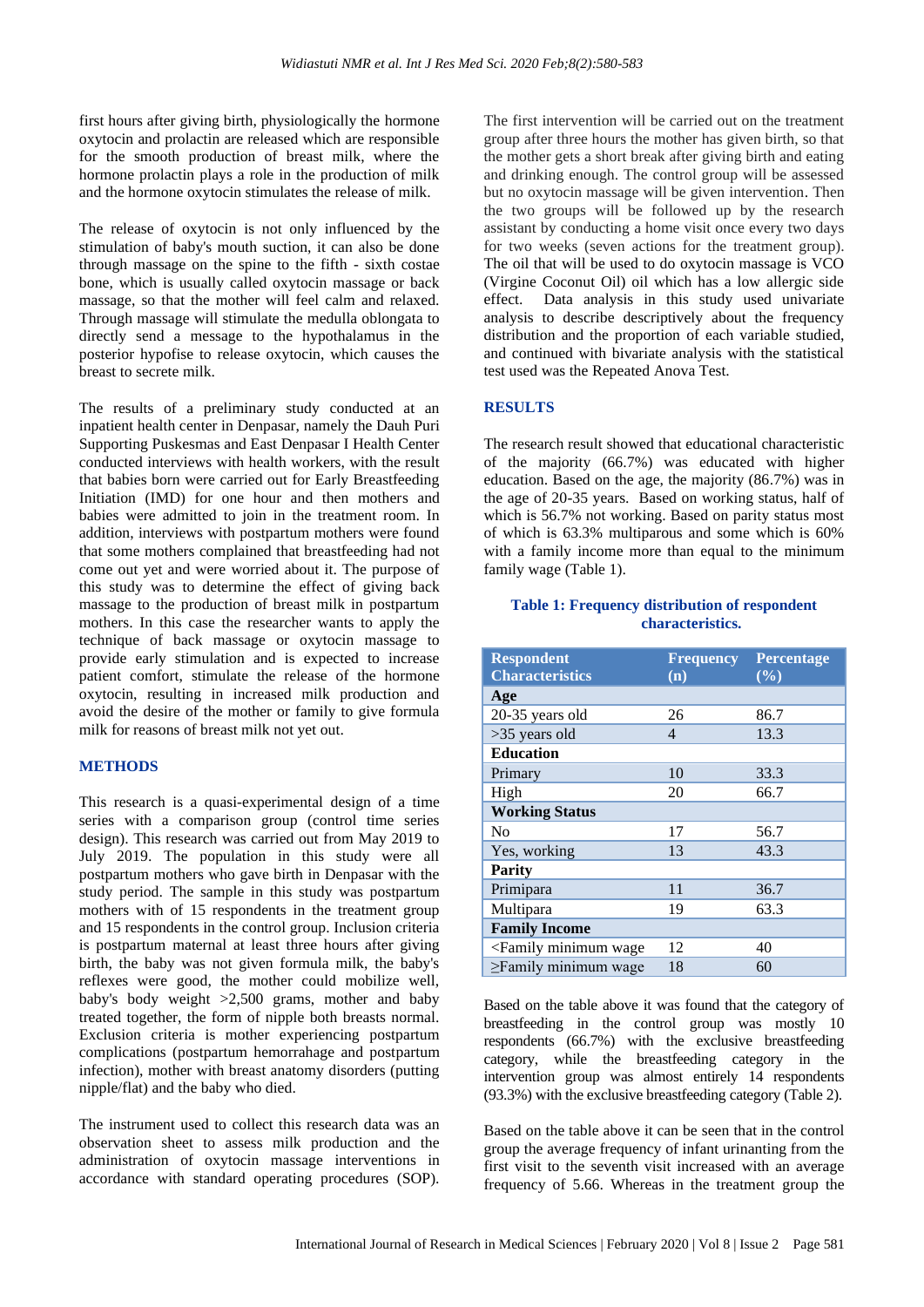frequency of infant urinanting was higer than the control group from the first visit to the seventh visit with an average frequency of 6.99. Based on the table above it can be seen that the results of the Reapeated Anova statistical test obtained a value of  $F=17.15$ ,  $p=0.000$  (p <0.005) means that there is an effect of back massage on breast milk production in postpartum mothers in Denpasar City (Table 3).

#### **Table 2: Breastfeeding Category.**

| <b>Breastfeeding</b> | Not Exclusive    |               | <b>Exclusive Breastfeeding</b> |                  | Total     |               |  |
|----------------------|------------------|---------------|--------------------------------|------------------|-----------|---------------|--|
| <b>Category</b>      | <b>Frequency</b> | $\frac{0}{0}$ | <b>Frequency</b>               | $\frac{0}{0}$    | Frequency | $\frac{0}{0}$ |  |
| Control              |                  |               | 10                             | 66. <sup>-</sup> |           | 100           |  |
| Intervension         |                  | O.,           |                                | 93.3             |           | 100           |  |

#### **Table 3: Bivariate Analysis Test Results (Repeated Anova Test).**

| <b>Category</b>    | <b>Amount</b> | <b>Frequency of urinating infants</b> |               |                 |     |                 |     |      |     |      |     |      |     | <b>Baby</b><br>frequency<br>average |     |       |
|--------------------|---------------|---------------------------------------|---------------|-----------------|-----|-----------------|-----|------|-----|------|-----|------|-----|-------------------------------------|-----|-------|
|                    |               | V.1                                   |               | V <sub>.2</sub> |     | V <sub>.3</sub> |     | V.4  |     | V.5  |     | V.6  |     | V.7                                 |     |       |
|                    |               | Mean                                  | <b>SD</b>     | Mean            | SD  | Mean            | SD  | Mean | SD  | Mean | SD  | Mean | SD  | Mean                                | SD. |       |
| Control<br>Group   | 15            | 1.47                                  |               | 4.07            | 0.8 | 5.47            | 0.7 | 6.27 | 0.8 | 7    | 1.1 | 7.53 | 0.8 | 7.87                                |     | 5.66  |
| Treatment<br>Group | 15            | 2.27                                  | $0.8^{\circ}$ | 5.00            |     | 6.87            | 1.2 | 7.53 |     | 8.40 |     | 9.13 | 1.2 | 9.73                                | 1.4 | 6.99  |
| Total              | 30            | 1.87                                  | 0.9           | 4.53            |     | 6.17            | 1.2 | 6.9  | 1.1 | 7.7  | 1.2 | 8.3  | 1.3 | 8.8                                 | 1.5 | 12.65 |

*p*=value = 0.0001 *F count* = 17.15  $V = V$ isit.

#### **DISCUSSION**

## *Increased Breast milk Production for Postpartum Mothers not Given Back Massage (Control Group)*

The control group had a lower mean or mean urinating frequency than the treatment group from the first visit to the seventh visit. In the first visit the mean value (mean) in the control group was 1.47. This is due to the inhibition of the hormone prolactin which produces breast milk is inhibited by estrogen levels that are so high after delivery, so that colostrum cannot come out or only a little out. 5

For this reason, it is necessary to stimulate the release of these hormones. One of them by giving a massage or massage on the back of the mother, so that by giving this massage action can increase milk production in postpartum mothers. In this study, the frequency of urinating is used as a measurement tool in determining milk production. In addition to the frequency of urination, there are several other indicators such as the frequency of baby's bowel movements, baby's sleep duration, baby's weight.

In this study shows that most of the postpartum mothers in the breastfeeding production control group were not smoothly seen in the fourth, fifth and sixth visit production which only increased slightly from 6.27, 7 and became 7.53.

## *Increased Breast milk Production for Postpartum Mothers Given Back Massage (Treatment Group)*

The production of breast milk that gets back massage is from the first visit to the seventh visit has increased every day, and has a mean score (mean) frequency of urinating that is higher than the control group from the first visit to the seventh visit. This is because the treatment group gets stimulation that stimulates the hormones prolactin and oxytocin, namely by back massage. Massage techniques with back massage can stimulate the oxytocin reflex before milk is removed or squeezed. The hormone oxytocin affects the release of the hormone prolactin as a stimulation of milk production in the mother during breastfeeding, so that the treatment group that gets back massage has increased milk production.

Back massage is a massage of the spinal cord 5-6 with circular movements performed on the mother after childbirth to help the work of the hormone oxytocin in the release of breast milk, accelerating parasympathetic nerves transmit signals to the back of the brain to stimulate the work of oxytocin in flowing milk out. <sup>6</sup> Back massage action can affect the prolactin hormone which functions as a stimulus for breast milk production in mothers during breastfeeding. This action can also relax the mother and facilitate the flow of nerves and milk ducts in both breasts. <sup>7</sup> Thus, mothers who get back massage have relatively more milk production than those not given or the control group.